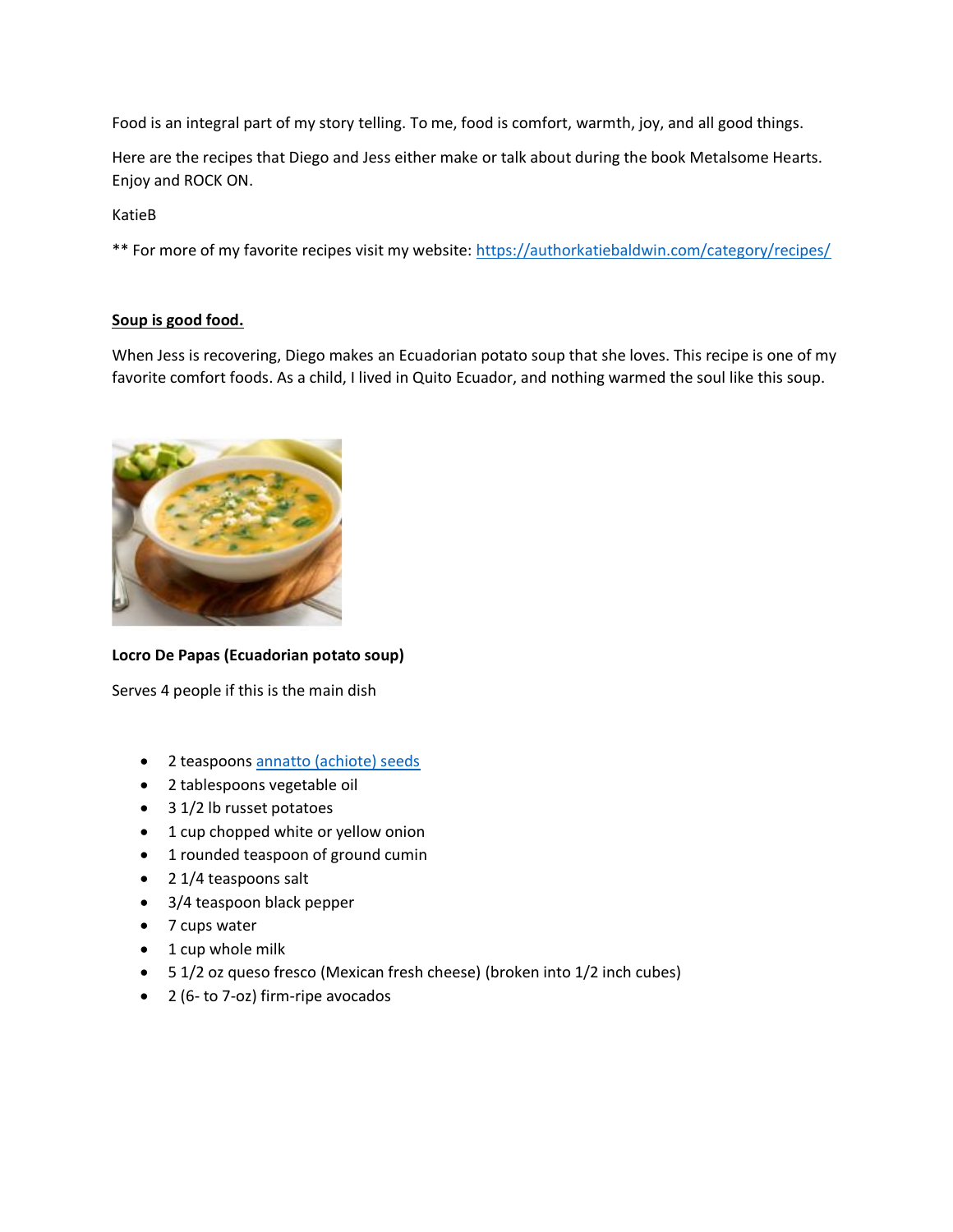### **Step 1**

Heat annatto seeds and oil in a very small saucepan over low heat, until oil is bright red-orange and starts to simmer, 1 to 2 minutes. Remove from heat and let stand 10 minutes. Don't take your eyes off of the pan for long or you will have a mess. The seeds pop when they're too hot.

### **Step 2**

Peel potatoes and cut into 3/4-inch pieces. Chop the onions.

### **Step 3**

Pour annatto oil through a fine-mesh sieve into a wide 7- to an 8-quart heavy Dutch oven pot, discarding solids. Cook the onions and about half of the potatoes (reserve remaining potatoes in a bowl of cold water) in annatto oil over moderately high heat, stirring, until onion is softened, 3 to 5 minutes. Add cumin, salt, and pepper and cook, stirring, 1 minute. Add water (7 cups) and bring to a boil, scraping up any brown bits. Reduce heat and simmer, partially covered, until potatoes are very tender, 25 to 30 minutes, then mash into the broth. Or if you have an immersion blender that's even better!

### **Step 4**

Meanwhile, quarter avocados lengthwise, then pit, peel, and cut into 1/2-inch cubes. THEN…

Go to the remaining potatoes in the bowl of cold water. Drain them, and add to stew, then simmer, partially covered, until tender, about 20 minutes. Stir in milk and cheese and increase heat to high, then bring to a simmer, stirring. Remove from heat and season with salt and pepper.

### **Step 5**

Serve stew in large soup bowls, topped with avocado.

### **Mama Belle's Scones**

Diego's adopted mother, Belle, visits with Jess and brings her some scones. This is the recipe that she made and my personal favorite. It is largely based on America's Test Kitchen's Cream Scones.

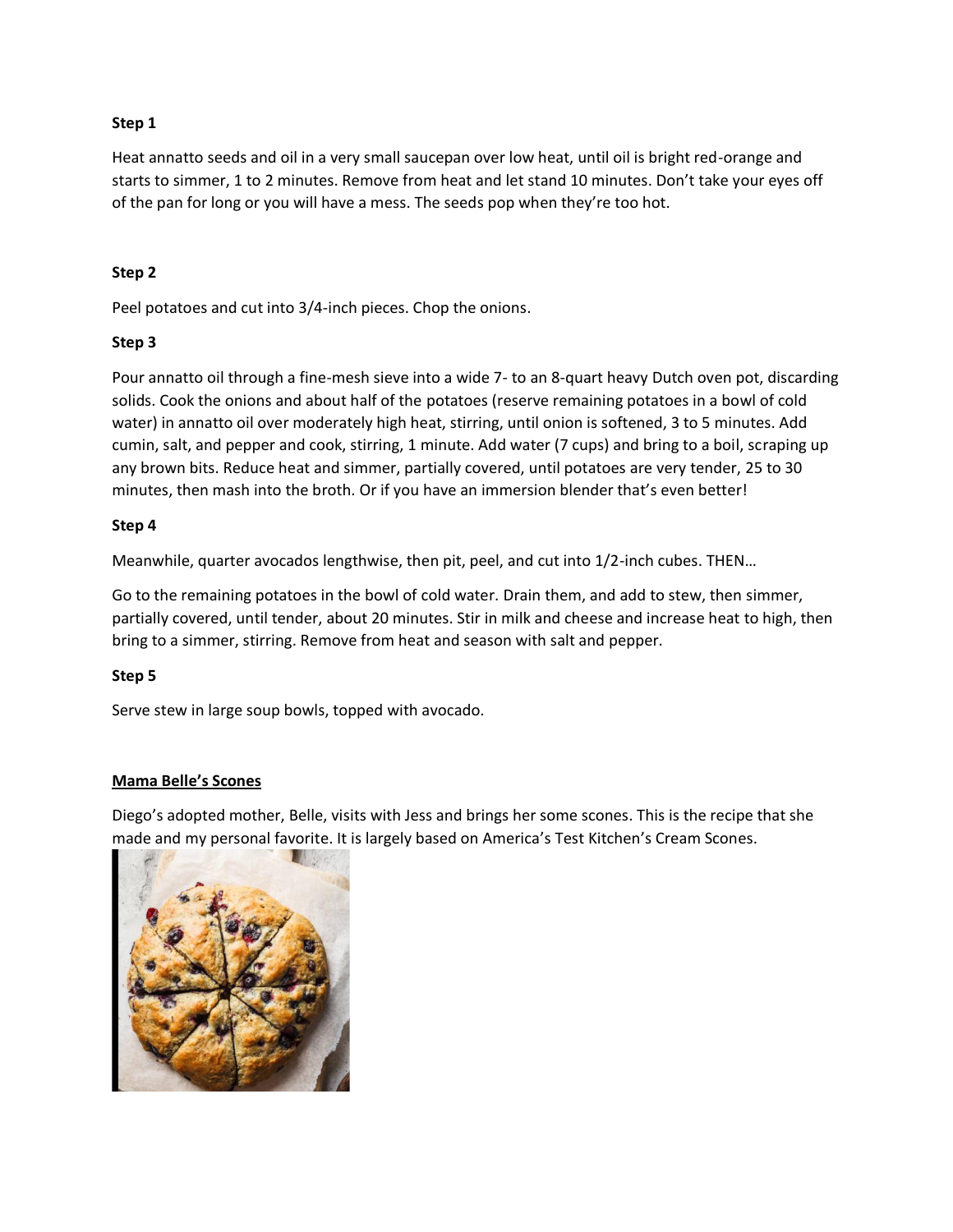Ingredients:

- 2 cups unbleached all-purpose flour
- 1 tablespoon baking powder
- 1/4 cup of sugar
- 1/2 teaspoon salt
- 5 tablespoons chilled unsalted butter, cut into 1/4-inch cubes
- $\bullet$  1/2 cup currants
- 1 cup heavy cream

\*\*Food processor is helpful but not needed\*\*

Adjust oven rack to middle position and heat oven to 425 degrees.

Place flour, baking powder, sugar, and salt in large bowl or work bowl of food processor fitted with steel blade. Whisk together or pulse six times. (Or use your fingertips and quickly cut in butter until mixture resembles coarse meal.)

If using a food processor, remove the cover and distribute butter evenly over dry ingredients. Cover and pulse 12 times, each pulse lasting 1 second. Stir in currants. Transfer dough to large bowl.

Stir in heavy cream with rubber spatula or fork until dough begins to form, about 30 seconds.

Transfer dough and all dry, floury bits to countertop and knead the dough by hand just until it comes together into a rough, slightly sticky ball, 5 to 10 seconds. Cut scones into 8 wedges. Place wedges on ungreased baking sheet. I use a mini scone pan - I love it! If using the mini scone pan bake for 12 minutes. Remove from pan and reduce heat to 375 and bake for another 5 to 10 minutes.

If you molded the scones yourself, bake until scone tops are light brown, 12 to 15 minutes. Cool on wire rack for at least 10 minutes. Serve warm or at room temperature

# **Taking care of her "men"**

Later in the book, when the boys from the band are cranky because they have to perform during their break, Jess makes her family's Spaghetti and Meatballs recipe. The guys go crazy over the homemade meal. In my mind, she is making my family's recipe and here it is for you.

### **Spaghetti and Meatballs (with my Grandma Jo's Garlic bread!)**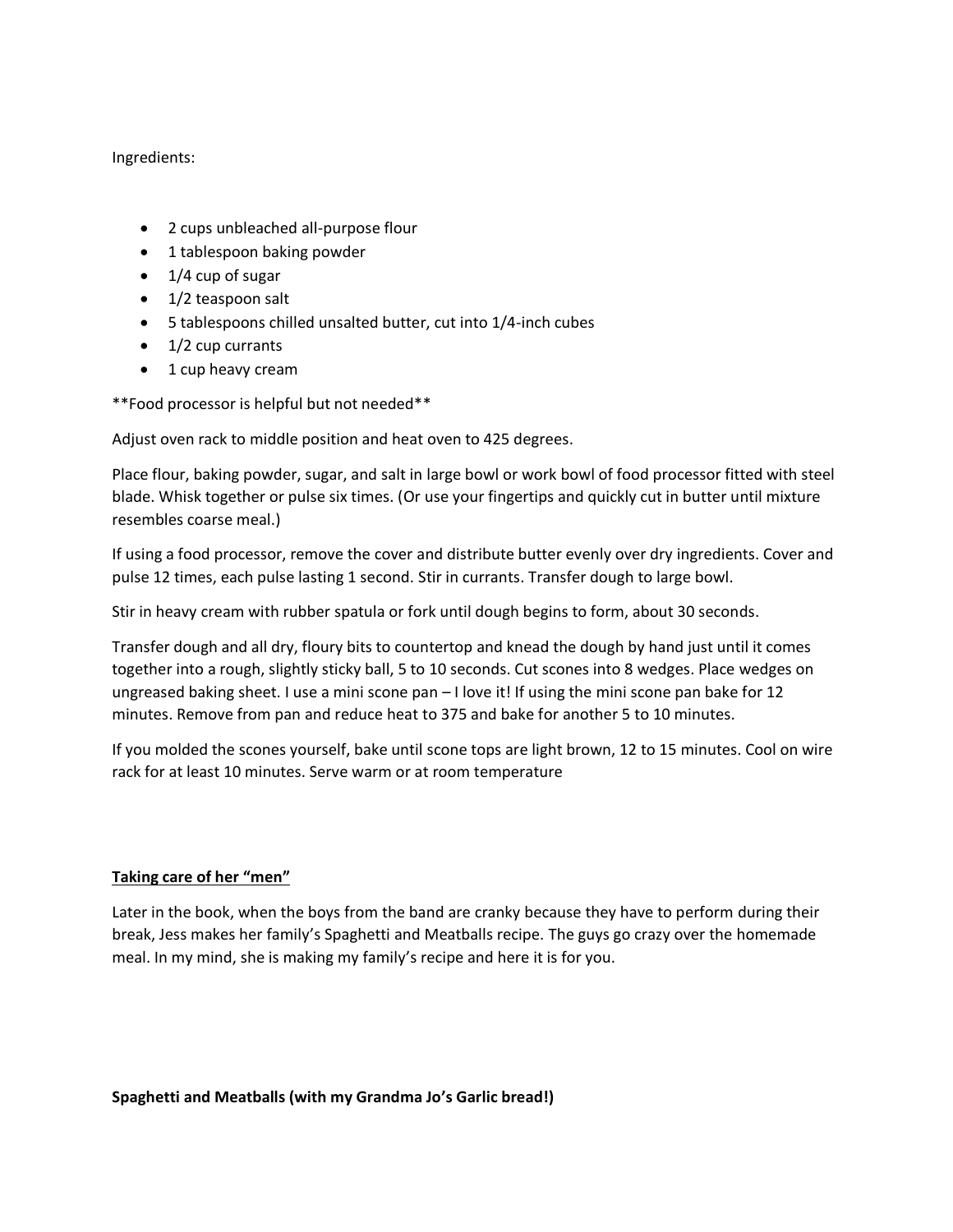

### **Marinara sauce**

- 1/2 cup good olive oil
- 1 medium onion, chopped
- 2 cloves garlic, diced
- 2 stalks celery, chopped
- 2 carrots, chopped
- Salt and freshly ground black pepper
- 2 (32-ounce) cans crushed tomatoes
- 4 to 6 basil leaves
- 2 dried bay leaves
- 6 tablespoons unsalted butter

In a large casserole pot, heat oil and 3 tablespoons of butter over medium high heat. Add onion and garlic and sauté until soft and translucent, about 2 minutes. Add celery and carrots and season with salt and pepper. Sauté until all the vegetables are soft, about 5 minutes. Add tomatoes, basil, and bay leaves and simmer covered on low heat for 1 hour or until thick. Remove bay leaves and check for seasoning. Add final three tablespoons of butter.

Take out immersion blender and blend. Let cool. The trick to the perfect sauce is in the magical chemistry involved in reheating tomato sauce. That's when the sauce tastes the best! As you reheat the sauce drop in the meatballs.

### **Meatball recipe**

- 2 slices white sandwich bread (crusts discarded), torn into small cubes (you can use about  $\frac{3}{4}$  cup of breadcrumbs if you don't have the bread.)
- 1/2 cup buttermilk
- 3 parts ground chuck to one part ground pork. (or % pound ground beef chuck % pound ground pork)
- 1/2 cup grated Parmesan cheese
- 2 tablespoons minced fresh parsley leaves
- 1 large egg yolk
- 1 small clove garlic, minced (or 1 teaspoon of precut garlic from jar)
- ¾ teaspoon table salt
- Ground black pepper

**Step 1**